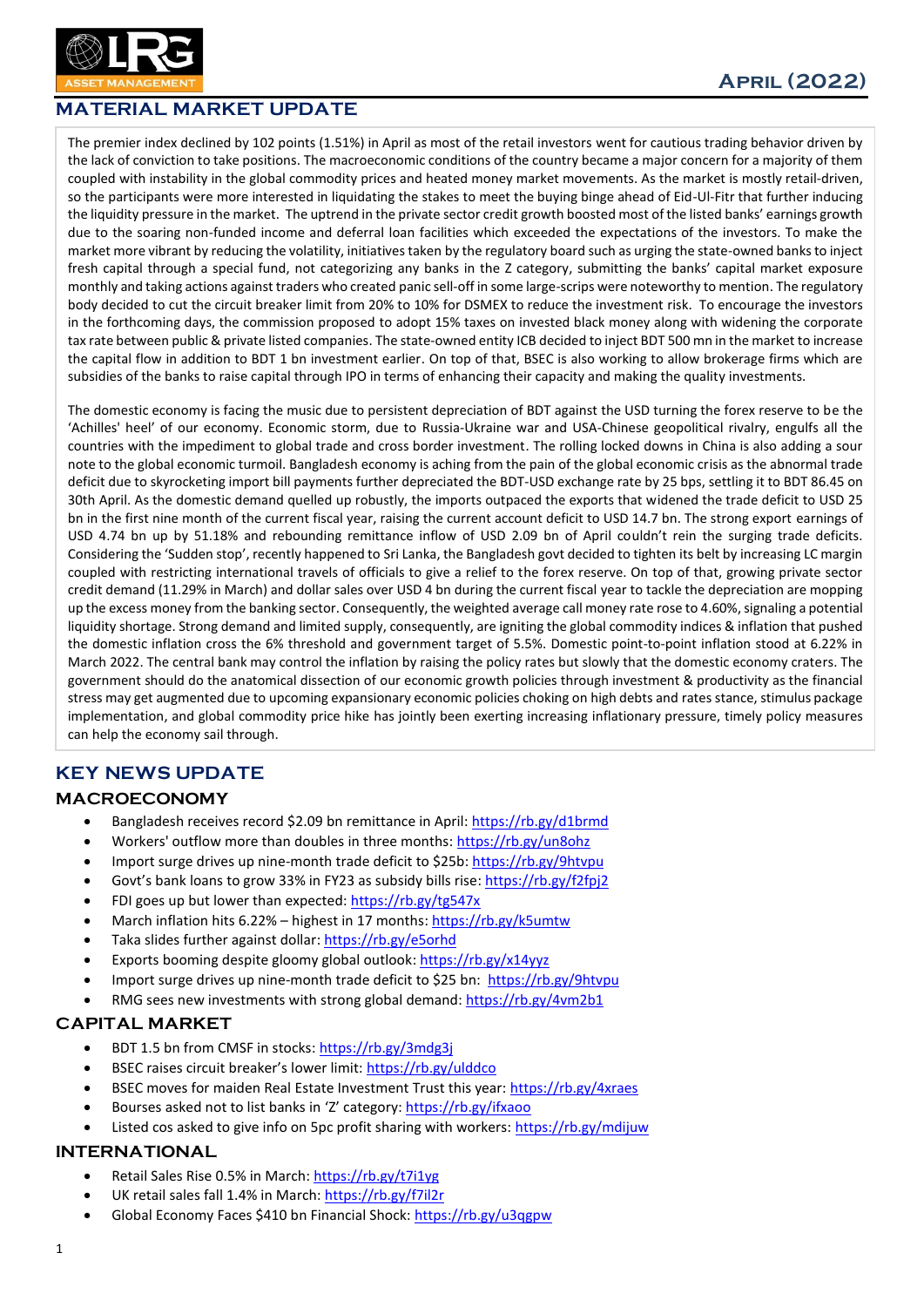## MACRO UPDATE

# April (2022)

|                                                               | FY 2021-22 | FY 2020-21  | <b>% CHANGE</b> |
|---------------------------------------------------------------|------------|-------------|-----------------|
| $EXPORT$ (MN $$)$ (JUL-MAR.)                                  | 38,605     | 28,938      | 33.4%           |
| $IMPORT$ $(MN $)$ $(JUL-FEB.)$                                | 58,152     | 40,069      | 45.1%           |
| REMITTANCES (MN \$) (JUL-MAR.)                                | 15,298     | 18,614      | $-17.8%$        |
| TAX REVENUE (NBR) (MN \$) (JUL-FEB.)                          | 20,690     | 19,827      | 4.4%            |
| TOTAL DOMESTIC CREDIT (MN \$) (MARCH)                         | 184,282    | 161,643     | 14.0%           |
| <b>CREDIT TO THE PRIVATE SECTOR (MN \$) (MARCH)</b>           | 152,292    | 136,838     | 11.3%           |
| <b>BROAD MONEY M2</b> (MN \$) (MARCH)                         | 192,206    | 174,976     | 9.8%            |
| LC OPENING OF INDUSTRIAL RAW MATERIAL (MN \$) (JUL-MAR.)      | 22,132     | 14,395      | 53.7%           |
| LC OPENING OF CAPITAL MACHINERY (MN \$) (JUL-MAR.)            | 3,813      | 2,677       | 42.4%           |
| <b>CURRENT ACCOUNT BALANCE (MN \$) (JUL-FEB.)</b>             | (12,834)   | 825         | <b>NA</b>       |
| NET SALES OF NATIONAL SAVINGS CERTIFICATES (MN \$) (JUL-MAR.) | 1,946      | 3,921       | -50.4%          |
|                                                               | APRIL'22   | MARCH'22    | <b>% CHANGE</b> |
| <b>FOREIGN EXCHANGE RESERVE (MN \$)</b>                       | 44,089     | 44,253      | $-0.4%$         |
| <b>CALL RATE</b> (WEIGHTED AVERAGE RATE)                      | 4.86       | 3.06        | 58.8%           |
| TAKA-DOLLAR EXCHANGE RATE (AVG)                               | 86.20      | 86.00       | 0.2%            |
|                                                               | MARCH'22   | FEBRUARY'22 | <b>% CHANGE</b> |
| <b>US RETAIL SALES (MN \$)</b>                                | 665,726    | 662,417     | 0.5%            |
| <b>UK RETAIL SALES (MN \$)</b>                                | 12,168     | 12,339      | $-1.4%$         |

Source: Bangladesh Bank, US Census Bureau, UK Office for National Statistics

Export earnings increased by 33.4% between July-March YOY due to robust demand apparel items and increase in unit price of products.



Remittances fell by 17.8% between July-March YoY basis due to absence of festival, resurgence of hundi & easing of the pandemic.

#### Remittance (in bn USD)







Rate of Inflation (Base:1995-96=100) Twelve Month Average Basis overall inflation by 5 bps.

Food inflation increased by 12 bps and non-food inflation fell by 6 bps in March, bringing up



Forex reserve decreased by 1.9% in April from the previous month due to increased import payments.



Call money rate decreased by 5880 bps in April compared to the previous month.

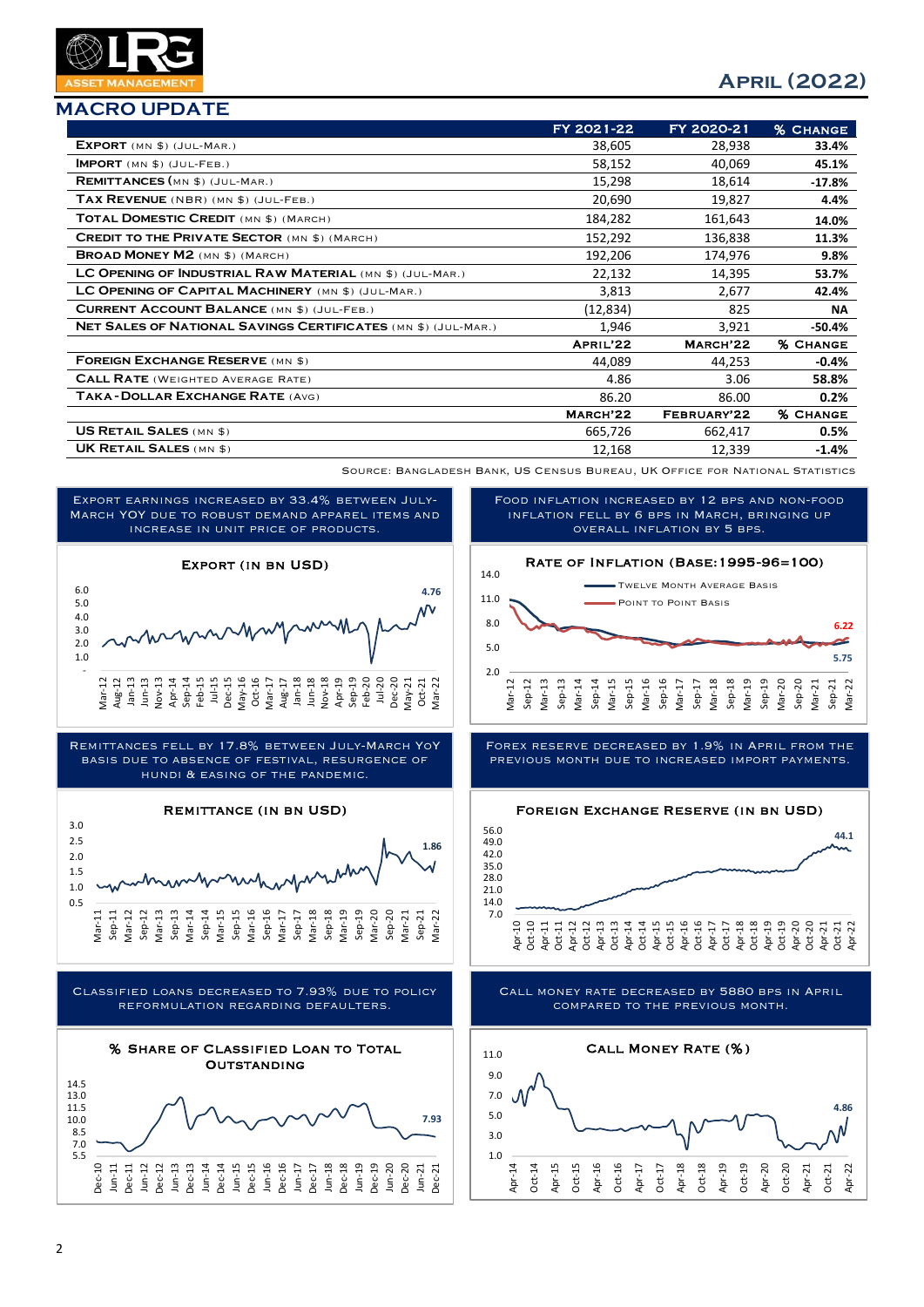

# April (2022)



Yield curve's short-term rates flattened as the government has been mopping up excess liquidity from the banking system.



Source: Bangladesh Bank, The Financial Express

## CAPITAL MARKET UPDATE

The broad index fell by 102 points or 1.51% as investors were reluctant to take positions due to the inflationary pressure coupled with heat up money market and dissatisfactory earnings disclosure from the listed companies.



THE P/E RATIO OF MAJORITY SECTORS DECREASED SLIGHTLY WITH THE OVERALL MARKET. STOCKS STILL CONTINUE TO REMAIN AT ATTRACTIVE PRICES.

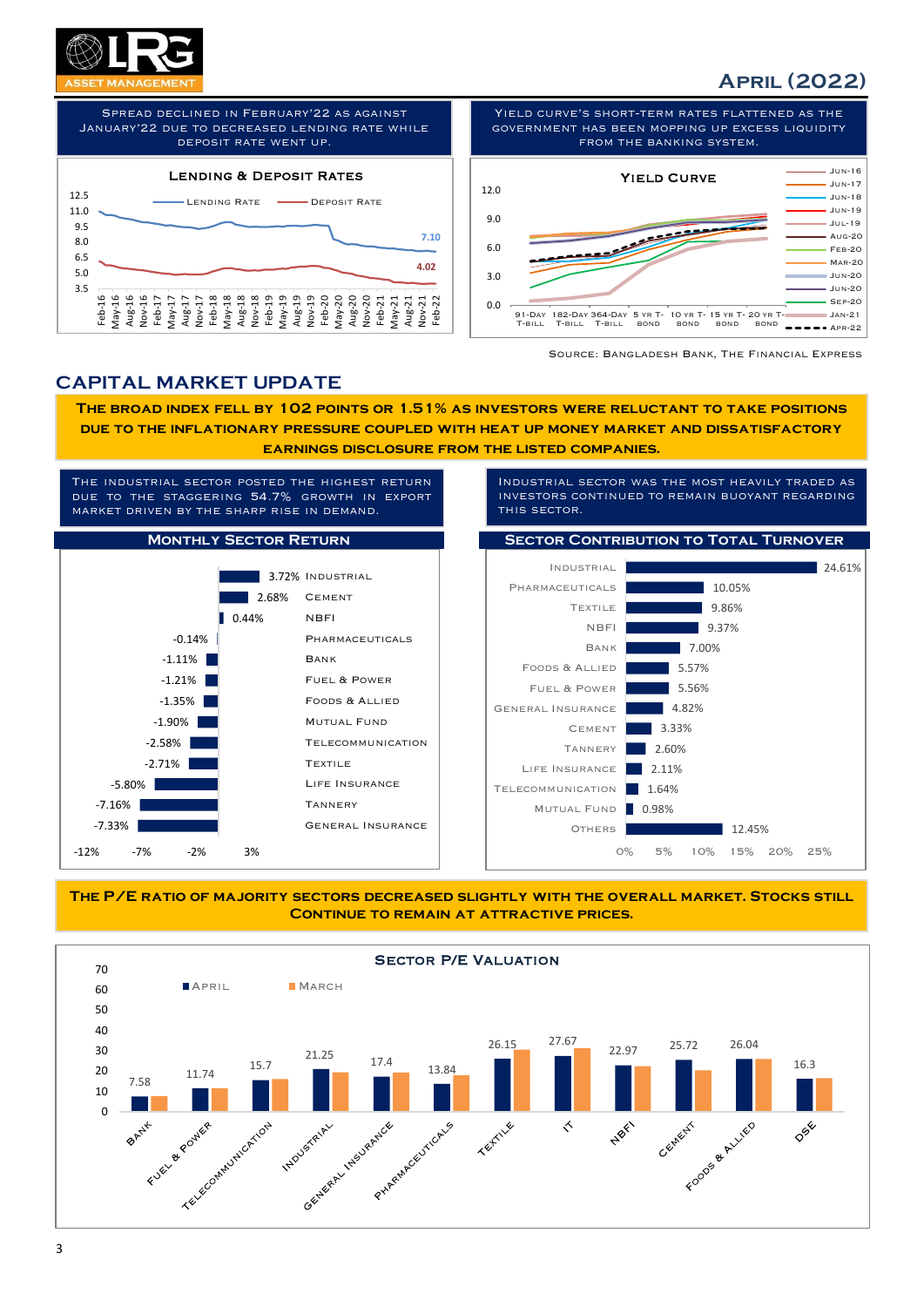

Average daily turnover fell by 16.10% driven by the fewer participation from the jitter investors as they were more interested to channel capital from the market to meet rising spending fling considering the Eid festival instead of injecting fresh funds in the volatile market environment to avoid the erosion of the portfolio value.

| <b>MARKET LIQUIDITY</b>      |            |                   |               |
|------------------------------|------------|-------------------|---------------|
|                              | THIS MONTH | <b>LAST MONTH</b> | <b>CHANGE</b> |
| TOTAL TURNOVER (BDT MN)      | 185,428.07 | 220.998.46        | $-16.10%$     |
| AVG. DAILY TURNOVER (BDT MN) | 8,428.55   | 9,912.84          | $-14.97%$     |

BEXIMCO continued to maintain its top position in the turnover leaders' chart followed by IPDC.

| <b>TURNOVER LEADERS</b> |                      | <b>TOP TEN GAINERS</b> |                 | <b>TOP TEN LOSERS</b> |                 |
|-------------------------|----------------------|------------------------|-----------------|-----------------------|-----------------|
|                         | <b>TURNOVER (BDT</b> |                        |                 |                       |                 |
| <b>TICKER</b>           | MN)                  | <b>TICKER</b>          | <b>% CHANGE</b> | <b>TICKER</b>         | <b>% CHANGE</b> |
| <b>BEXIMCO</b>          | 8,108.28             | JHRML                  | 68.72%          | <b>GBBPOWER</b>       | $-21.63%$       |
| <b>IPDC</b>             | 5,737.20             | <b>IMAMBUTTON</b>      | 35.45%          | <b>PROVATIINS</b>     | $-20.29%$       |
| LHBL                    | 3,434.70             | <b>IPDC</b>            | 34.91%          | PAPERPROC             | $-18.94%$       |
| <b>SONALIPAPR</b>       | 3,383.82             | <b>UNIQUEHRL</b>       | 32.97%          | <b>GEMINISEA</b>      | $-18.77%$       |
| JHRML                   | 3,371.13             | APEXTANRY              | 32.56%          | <b>PTL</b>            | $-17.84%$       |
| <b>BSC</b>              | 2,724.11             | <b>BSC</b>             | 30.50%          | SAMORITA              | $-16.99%$       |
| <b>ORIONPHAR</b><br>м   | 2,388.49             | <b>DOREENPWR</b>       | 29.56%          | <b>PEOPLESINS</b>     | $-16.46%$       |
| <b>GENEXIL</b>          | 2,110.24             | <b>CITYBANK</b>        | 25.90%          | <b>TAKAFULINS</b>     | $-16.00%$       |
| <b>FORTUNE</b>          | 2,082.54             | <b>WALTONHIL</b>       | 23.73%          | <b>FORTUNE</b>        | $-15.27%$       |
| <b>PROVATIINS</b>       | 1.815.44             | <b>COPPERTECH</b>      | 23.23%          | <b>EASTRNLUB</b>      | $-14.61%$       |

Recent Market debutant JHRML topped the gainers CHART.

|                | <b>TURNOVER (BDT</b> |                   |                 |                   |                 |
|----------------|----------------------|-------------------|-----------------|-------------------|-----------------|
| TICKER         | MN)                  | <b>TICKER</b>     | <b>% CHANGE</b> | <b>TICKER</b>     | <b>% CHANGE</b> |
| <b>BEXIMCO</b> | 8,108.28             | JHRML             | 68.72%          | <b>GBBPOWER</b>   | $-21.63%$       |
| <b>IPDC</b>    | 5,737.20             | <b>IMAMBUTTON</b> | 35.45%          | <b>PROVATIINS</b> | $-20.29%$       |
| LHBL           | 3,434.70             | <b>IPDC</b>       | 34.91%          | PAPERPROC         | $-18.94%$       |
| SONALIPAPR     | 3,383.82             | UNIQUEHRL         | 32.97%          | <b>GEMINISEA</b>  | $-18.77%$       |
| JHRML          | 3,371.13             | APEXTANRY         | 32.56%          | <b>PTL</b>        | $-17.84%$       |
| <b>BSC</b>     | 2,724.11             | <b>BSC</b>        | 30.50%          | SAMORITA          | $-16.99%$       |
| ORIONPHAR<br>м | 2,388.49             | <b>DOREENPWR</b>  | 29.56%          | <b>PEOPLESINS</b> | $-16.46%$       |
| GENEXIL        | 2,110.24             | <b>CITYBANK</b>   | 25.90%          | <b>TAKAFULINS</b> | $-16.00%$       |
| <b>FORTUNE</b> | 2,082.54             | <b>WALTONHIL</b>  | 23.73%          | <b>FORTUNE</b>    | $-15.27%$       |
| PROVATIINS     | 1,815.44             | <b>COPPERTECH</b> | 23.23%          | <b>EASTRNLUB</b>  | $-14.61%$       |
|                |                      |                   |                 |                   |                 |

GBBPOWER was the top loser due to the de-growth in its quarterly earnings.

#### Top Ten Gainers Top Ten Losers

| י טפ  |                   |                 |                   |                 |
|-------|-------------------|-----------------|-------------------|-----------------|
| MN)   | <b>TICKER</b>     | <b>% CHANGE</b> | <b>TICKER</b>     | <b>% CHANGE</b> |
| 18.28 | JHRML             | 68.72%          | <b>GBBPOWER</b>   | $-21.63%$       |
| 17.20 | <b>IMAMBUTTON</b> | 35.45%          | <b>PROVATIINS</b> | $-20.29%$       |
| 14.70 | <b>IPDC</b>       | 34.91%          | PAPERPROC         | -18.94%         |
| 33.82 | <b>UNIQUEHRL</b>  | 32.97%          | <b>GEMINISEA</b>  | $-18.77%$       |
| 1.13  | APEXTANRY         | 32.56%          | <b>PTL</b>        | $-17.84%$       |
| 4.11! | <b>BSC</b>        | 30.50%          | <b>SAMORITA</b>   | $-16.99%$       |
| 8.49  | <b>DOREENPWR</b>  | 29.56%          | <b>PEOPLESINS</b> | $-16.46%$       |
| 0.24  | <b>CITYBANK</b>   | 25.90%          | <b>TAKAFULINS</b> | $-16.00\%$      |
| 32.54 | <b>WALTONHIL</b>  | 23.73%          | <b>FORTUNE</b>    | $-15.27%$       |
| .5.44 | <b>COPPERTECH</b> | 23.23%          | <b>EASTRNLUB</b>  | $-14.61%$       |

## NOTABLE EARNINGS ANNOUNCEMENTS DURING THE MONTH

SQURPHARMA registered 18.12% earnings growth YoY for Q3 of FY2022 due to the doubledigit topline growth, efficiency in the raw material usage & favorable foreign exchange environment. IDLC's EPS inched up marginally by 2.65% YoY for Q1 of FY2022 driven by12.5% growth in its net interest income even though the operating income decreased by 18.6% YoY DUE TO THE SHARP DE-GROWTH IN ITS INVESTMENT INCOME.

| <b>TICKER</b> | <b>COMPANY NAME</b>         | <b>SECTOR</b>                 | <b>EPS</b><br>2021<br>(JAN-<br>MAR) | <b>EPS 2020</b><br>(JAN-MAR) | <b>CHANGE</b> |
|---------------|-----------------------------|-------------------------------|-------------------------------------|------------------------------|---------------|
| SQURPHARMA    | SQUARE PHARMACEUTICALS LTD. | PHARMACEUTICALS & CHEMICALS   | 5.15                                | 4.36                         | 18.12%        |
| <b>IDLC</b>   | <b>IDLC FINANCE LTD</b>     | <b>FINANCIAL INSTITUTIONS</b> | 1.16                                | 1.13                         | 2.65%         |

| <b>TICKER</b> | <b>COMPANY NAME</b>       | <b>SECTOR</b>               | <b>EPS</b><br>2022<br>$(APR-$<br>$MR$ | <b>EPS</b><br>2021<br>$(APR-$<br>MAR) | <b>CHANGE</b> | <b>DIVIDEND</b>          |
|---------------|---------------------------|-----------------------------|---------------------------------------|---------------------------------------|---------------|--------------------------|
| <b>MARICO</b> | MARICO BANGLADESH LIMITED | PHARMACEUTICALS & CHEMICALS | 112.82                                | 98.69                                 | 14.32%        | 800%<br>cash<br>dividend |

Source: LR Global Research and DSE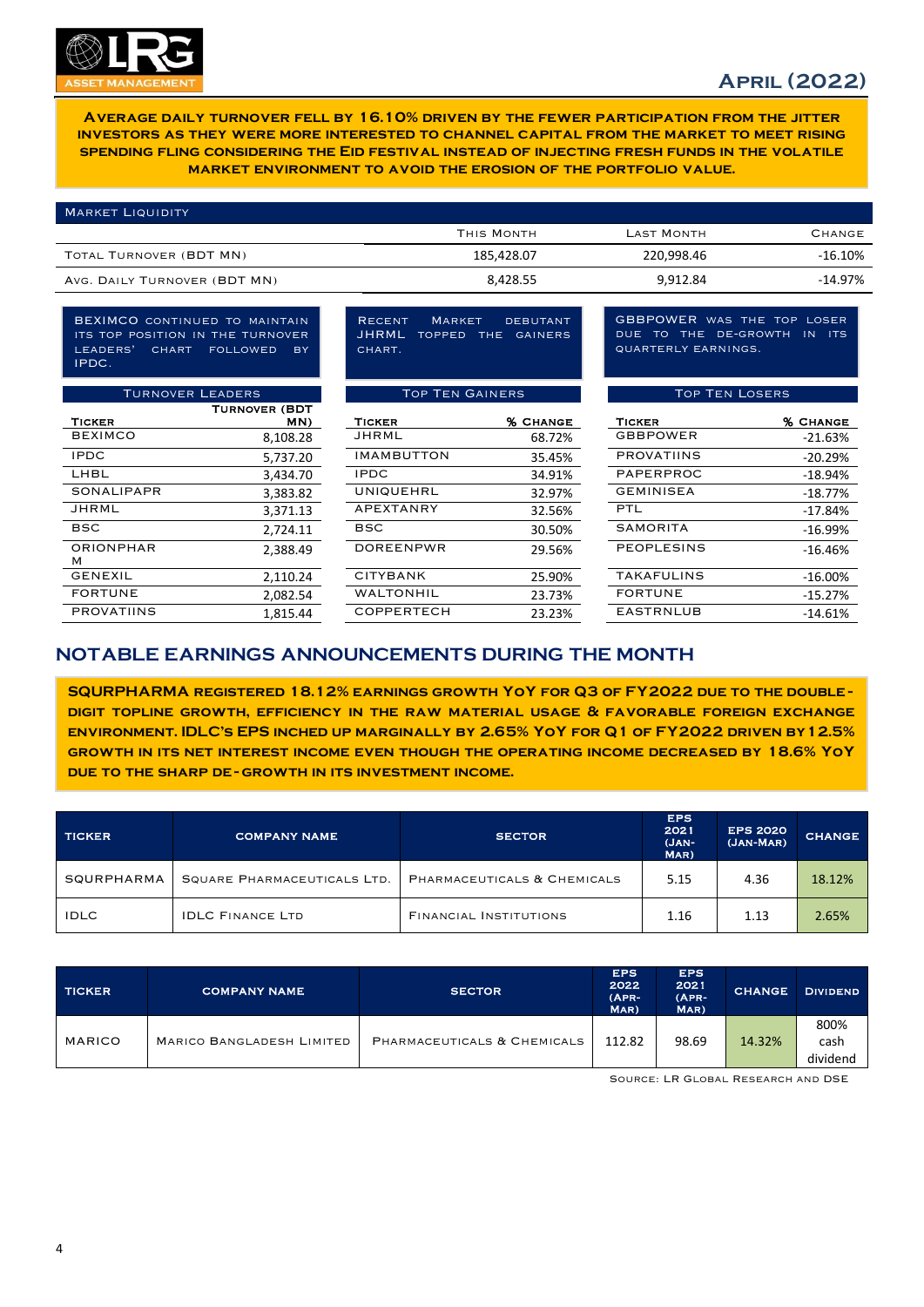

#### WORLD MARKET



#### INDICES, COMMODITIES & CURRENCIES

| <b>INDICES</b>           | $1 - YEAR$ | 6-MONTH    | 3-MONTH   | 1-MONTH   | <b>I-WEEK</b> |
|--------------------------|------------|------------|-----------|-----------|---------------|
| S&P500                   | $-0.79\%$  | $-10.28%$  | $-6.77\%$ | $-9.69%$  | $-3.27%$      |
| <b>SENSEX</b>            | 18.25%     | $-3.79%$   | $-0.24%$  | $-1.52%$  | $-0.24%$      |
| CSE ALL                  | 7.21%      | $-24.98\%$ | $-40.73%$ | $-20.97%$ | $-6.28%$      |
| FTSE VTNM                | 7.42%      | $-8.72\%$  | $-6.96%$  | $-8.44%$  | $-1.14%$      |
| <b>MSCI FRONTIER 100</b> | 1.32%      | $-12.81%$  | $-6.55%$  | $-3.96%$  | $-1.13%$      |
| <b>FTSE 100</b>          | 7.18%      | 4.24%      | 1.05%     | 0.10%     | 0.30%         |
| <b>DSEX</b>              | 20.76%     | -5.76%     | $-5.29%$  | $-1.51%$  | $-0.10%$      |

\*Note: Returns have been calculated on the basis of trading days as several exchanges across the globe remained closed for varying periods due to lockdowns.

| <b>COMMODITIES RETURN</b> | $1 - YEAR$ | 6-MONTH | 3-MONTH | 1-MONTH  | 1-WEEK   |
|---------------------------|------------|---------|---------|----------|----------|
| GOLD                      | 7.83%      | 7.16%   | 7.10%   | $-1.13%$ | $-1.17%$ |
| <b>COPPER</b>             | $-1.74\%$  | 0.93%   | 1.82%   | $-7.20%$ | $-4.20%$ |
| CRUDE OIL                 | 61.04%     | 25.27%  | 20.58%  | $-2.90%$ | 2.57%    |
| <b>SUGAR</b>              | 11.86%     | -0.62%  | 5.22%   | 0.21%    | $-0.47%$ |
| WHEAT                     | 44.90%     | 36.62%  | 34.28%  | 2.77%    | $-0.92%$ |

| CURRENCIES RETURN* | <b>EXCHANGE RATE</b> | 1-YEAR  | 6-MONTH | 3-MONTH | 1-MONTH | 1-WEEK |
|--------------------|----------------------|---------|---------|---------|---------|--------|
| EURO               | 0.95                 | 14.0%   | 9.7%    | 5.7%    | 5.2%    | 2.4%   |
| INR                | 76.52                | 4.5%    | 3.2%    | 2.5%    | 0.8%    | 0.0%   |
| YEN                | 129.83               | 18.8%   | 13.9%   | 12.7%   | 6.6%    | 1.0%   |
| CNY                | 6.61                 | 2.8%    | 3.2%    | 3.9%    | 3.9%    | 0.0%   |
| VND                | 22,963.50            | $-0.4%$ | 0.9%    | 1.4%    | 0.5%    | 0.0%   |
| <b>BDT</b>         | 86.69                | 2.4%    | 1.5%    | 1.0%    | 0.6%    | 0.8%   |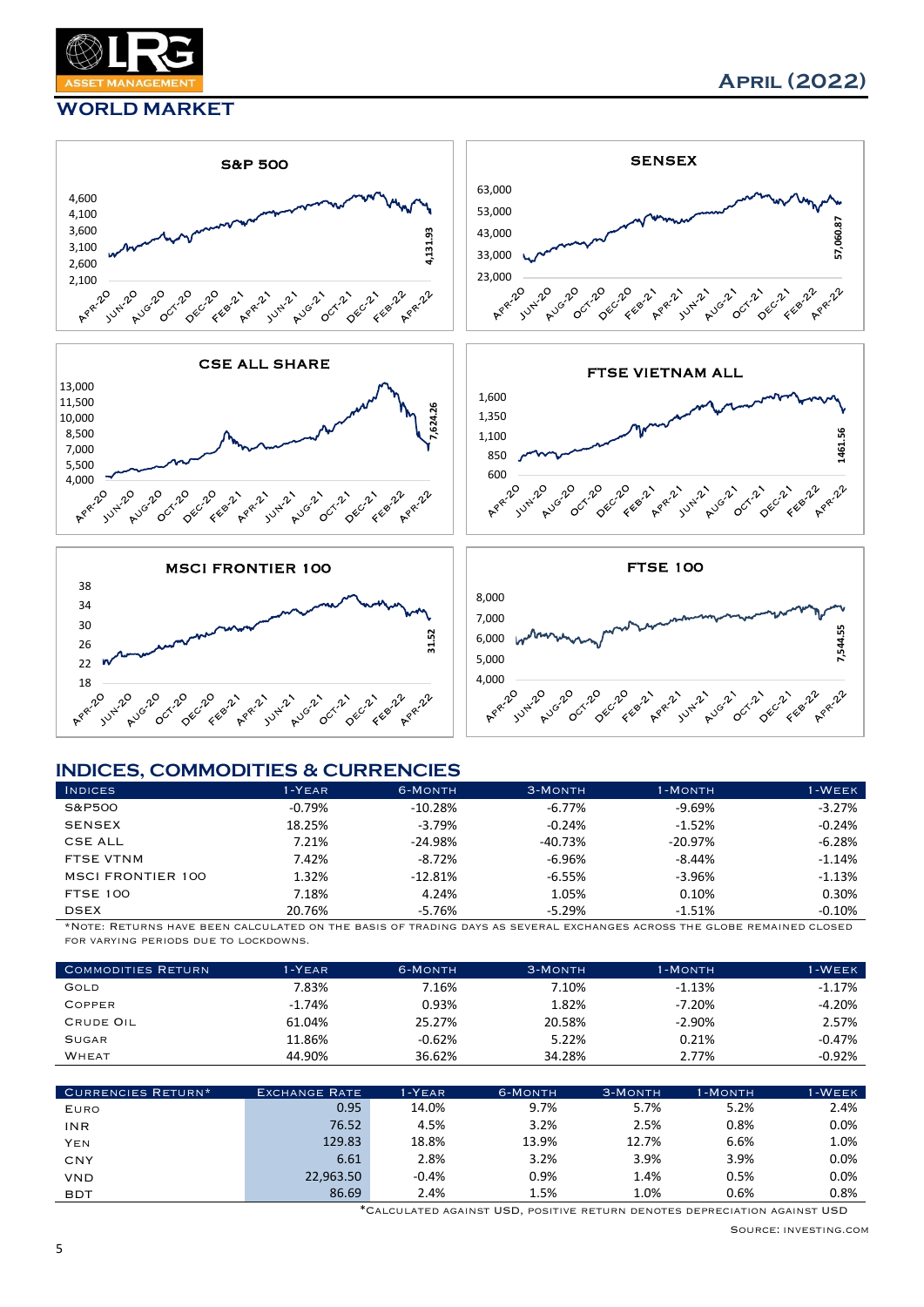

## LR GLOBAL PORTFOLIO PERFORMANCE

#### Consistently outperformed the benchmark index across all funds since inception due to our security selection, asset allocation, market timing, and risk management process.

\*Note: DSE remained closed from 26th March to 28th May 2020 due to lockdown.



LR GLOBAL MANAGED FUNDS HAVE CONSISTENTLY BEAT THE MARKET WITH OVER 50% CASH DIVIDENDS ON AVERAGE. DESPITE A FLAT MARKET SINCE 2010, LR GLOBAL MANAGED FUNDS HAVE MATERIALLY OUTPERFORMED THE BENCHMARK INDEX.

| <b>VALUE ADDITION</b><br><b>HISTORY</b>                | <b>SINCE</b><br><b>INCEPTION</b>                                        | $10 - YR$ | $9 - YR$ | $8 - YR$ | $7 - YR$ | $6 - YR$                                | $5 - YR$ | $4 - YR$ | $3 - YR$ | $2 - YR$  | $1 - YR$  |
|--------------------------------------------------------|-------------------------------------------------------------------------|-----------|----------|----------|----------|-----------------------------------------|----------|----------|----------|-----------|-----------|
| <b>CUMULATIVE</b><br><b>RETURN LR</b><br><b>GLOBAL</b> | 125.47%                                                                 | 101.51%   | 91.26%   | 64.14%   | 72.38%   | 56.84%                                  | 34.70%   | 19.07%   | 21.24%   | 43.43%    | 6.92%     |
| <b>CUMULATIVE</b><br><b>RETURN (DSEX)</b>              | 24.54%                                                                  | 56.16%    | 75.95%   | 46.32%   | 47.11%   | 52.94%                                  | 18.04%   | 14.65%   | 24.96%   | 66.05%    | 22.46%    |
| <b>LR GLOBAL</b><br><b>VALUE ADDITION</b>              | 100.94%                                                                 | 45.35%    | 15.31%   | 17.81%   | 25.27%   | 3.90%                                   | 16.65%   | 4.42%    | $-3.71%$ | $-22.61%$ | $-15.54%$ |
|                                                        | <b>MATERIAL VALUE ADDITION IN AN UP &amp; DOWN MARKETS (ANNUALIZED)</b> |           |          |          |          |                                         |          |          |          |           |           |
| <b>LR GLOBAL</b><br><b>RETURN</b>                      | 6.96%                                                                   | 7.26%     | 7.47%    | 6.39%    | 8.09%    | 7.79%                                   | 6.14%    | 4.46%    | 6.63%    | 19.76%    | 6.92%     |
| <b>DSEX RETURN</b>                                     | 1.83%                                                                   | 4.56%     | 6.48%    | 4.87%    | 5.67%    | 7.34%                                   | 3.37%    | 3.48%    | 7.71%    | 28.86%    | 22.46%    |
| <b>LR GLOBAL</b><br><b>VALUE ADDITION</b>              | 5.13%                                                                   | 2.70%     | 0.99%    | 1.52%    | 2.42%    | 0.45%                                   | 2.76%    | 0.98%    | $-1.08%$ | $-9.10%$  | $-15.54%$ |
|                                                        | ACTIVE MANAGEMENT HISTORY (LOW BETA & GENERATED CONSISTENT ALPHA)       |           |          |          |          |                                         |          |          |          |           |           |
| <b>BETA (LR</b><br><b>GLOBAL VS</b><br>DSEX)           | 0.32                                                                    | 0.36      | 0.41     | 0.45     | 0.45     | 0.45                                    | 0.46     | 0.45     | 0.46     | 0.41      | 0.39      |
| <b>JENSEN'S ALPHA</b>                                  | 2.66%                                                                   | 2.12%     | 1.59%    | 1.19%    | 2.54%    | 1.49%                                   | 1.63%    | $-0.11%$ | 0.13%    | 4.78%     | $-5.11%$  |
|                                                        |                                                                         |           |          |          |          | <b>CUMULATIVE CASH DIVIDEND HISTORY</b> |          |          |          |           |           |
|                                                        | $2021 -$<br><b>SINCE</b><br><b>INCEPTION</b>                            | 2020      | 2019     | 2018     | 2017     | 2016                                    | 2015     | 2014     | 2013     | 2012      | 2011      |
| <b>DIVIDEND</b><br>(BDT MN)                            | 4,822.21                                                                | 3,687.71  | 3,609.04 | 3,108.61 | 2,469.41 | 1,833.27                                | 1,263.90 | 766.79   | 727.04   | 378.00    | 378.00    |
| <b>DIVIDEND</b><br>% OF PAR                            | 55.43%                                                                  | 42.39%    | 41.48%   | 35.73%   | 28.38%   | 21.07%                                  | 14.53%   | 8.81%    | 8.36%    | 8.04%     | 8.04%     |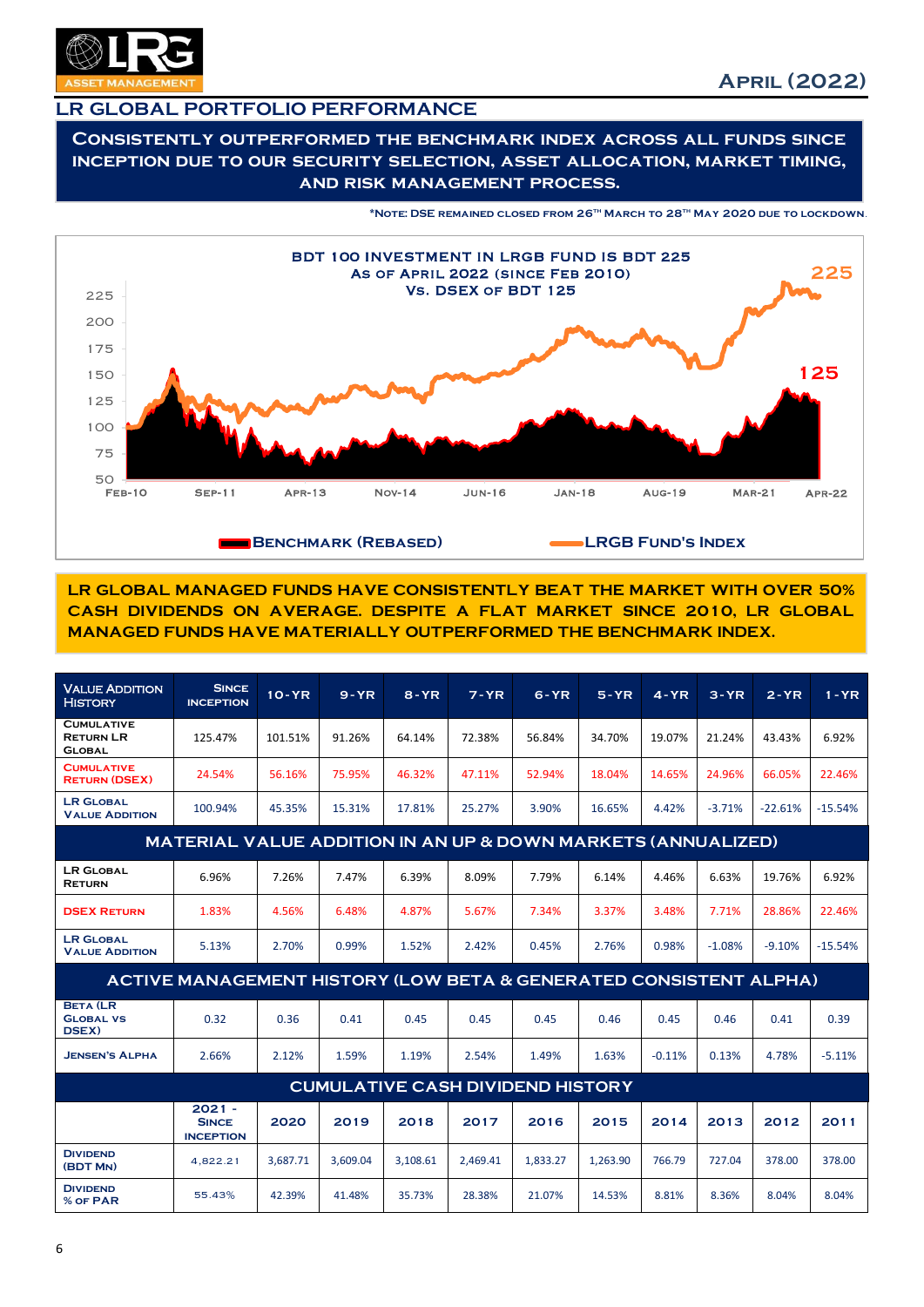

## LR GLOBAL INDIVIDUAL PORTFOLIO DIVIDEND HISTORY

#### CONSISTENT PERFORMANCE ACROSS ALL FUNDS INCLUDING CASH DIVIDEND HISTORY DESPITE BEAR MARKETS OVER LAST 10 YEARS RETURNED OVER 50% CASH OF INITIAL INVESTMENT TO UNIT HOLDERS.

| <b>DIVIDEND HISTORY</b>           | <b>DBH1STMF</b> | <b>GREENDELMF</b> | <b>AIBL1STIMF</b> | <b>MBLISTMF</b> | LRGLOBMF1 | <b>NCCBLMF1</b> |
|-----------------------------------|-----------------|-------------------|-------------------|-----------------|-----------|-----------------|
| <b>FUND INCEPTION DATE</b>        | 4-Feb-10        | 23-Sep-10         | $6$ -Jan-11       | $3$ -Feb-11     | 15-Sep-11 | 24-May-12       |
| <b>INITIAL FUND SIZE (BDT MN)</b> | 1.200           | 1.500             | 1.000             | 1.000           | 3.000     | 1,000           |
| TL CASH DIVIDEND (BDT MN)         | 811.20          | 652.50            | 537.50            | 485.00          | 1.703.33  | 632.68          |
| <b>% TOTAL DIVIDEND TO PAR</b>    | 68%             | 44%               | 54%               | 49%             | 57%       | 63%             |

\*\*\*Includes Reinvestment UNITS

#### ALL INDIVIDUAL FUNDS MATERIALLY OUTPERFOMED THE BENCHMARK (DSEX) AND RETURNED OVER 50% CASH DIVIDEND ON AVERAGE.

| <b>CUMULATIVE DIVIDEND</b><br><b>YIELD</b> | <b>DBH1STMF</b> | <b>GREENDELMF</b> | AIBL 1 STIMF | <b>MBL1STMF</b> | LRGLOBMF1 | <b>NCCBLMF1</b> |
|--------------------------------------------|-----------------|-------------------|--------------|-----------------|-----------|-----------------|
| 5 YEAR                                     | 41.40%          | 42.83%            | 44.18%       | 45.73%          | 44.53%    | 46.19%          |
| 4 YEAR                                     | 36.39%          | 37.89%            | 35.44%       | 36.75%          | 34.59%    | 34.28%          |
| 3 YEAR                                     | 25.80%          | 26.58%            | 25.15%       | 26.39%          | 27.33%    | 26.10%          |
| 2 YEAR                                     | 15.94%          | 15.92%            | 14.40%       | 14.79%          | 21.04%    | 24.29%          |
| 1 YEAR                                     | 15.16%          | 15.12%            | 13.66%       | 13.94%          | 19.69%    | 14.41%          |

| <b>CUMULATIVE DIV. YIELD</b><br>(ANNUALIZED) | <b>DBH1STMF</b> | <b>GREENDELMF</b> | AIBL 1 STIMF | <b>MBL1STMF</b> | LRGLOBMF1 | <b>NCCBLMF1</b> |
|----------------------------------------------|-----------------|-------------------|--------------|-----------------|-----------|-----------------|
| 5 YEAR                                       | 8.28%           | 8.57%             | 8.84%        | 9.15%           | 8.91%     | 9.24%           |
| 4 YEAR                                       | 9.10%           | 9.47%             | 8.86%        | 9.19%           | 8.65%     | 8.57%           |
| 3 YEAR                                       | 8.60%           | 8.86%             | 8.38%        | 8.80%           | 9.11%     | 8.70%           |
| 2 YEAR                                       | 7.97%           | 7.96%             | 7.20%        | 7.40%           | 10.52%    | 12.14%          |
| 1 YEAR                                       | 15.16%          | 15.12%            | 13.66%       | 13.94%          | 19.69%    | 14.41%          |

| <b>MONTHLY MARKET PERFORMANCE</b> |          |          |          |  |  |
|-----------------------------------|----------|----------|----------|--|--|
|                                   | Apr'22   | Mar'22   | Change   |  |  |
| <b>DSEX</b>                       | 6,655.67 | 6,757.84 | $-1.51%$ |  |  |
| <b>DBH1STMF</b>                   | 11.25    | 11.24    | 0.09%    |  |  |
| <b>GREENDELMF</b>                 | 11.02    | 11.01    | 0.09%    |  |  |
| <b>AIBL1STIMF</b>                 | 11.22    | 11.27    | $-0.44%$ |  |  |
| <b>MBL1STMF</b>                   | 11.84    | 11.85    | $-0.08%$ |  |  |
| <b>LRGLOBMF1</b>                  | 11.30    | 11.41    | $-0.96%$ |  |  |
| <b>NCCBLMF1</b>                   | 11.55    | 11.62    | $-0.60%$ |  |  |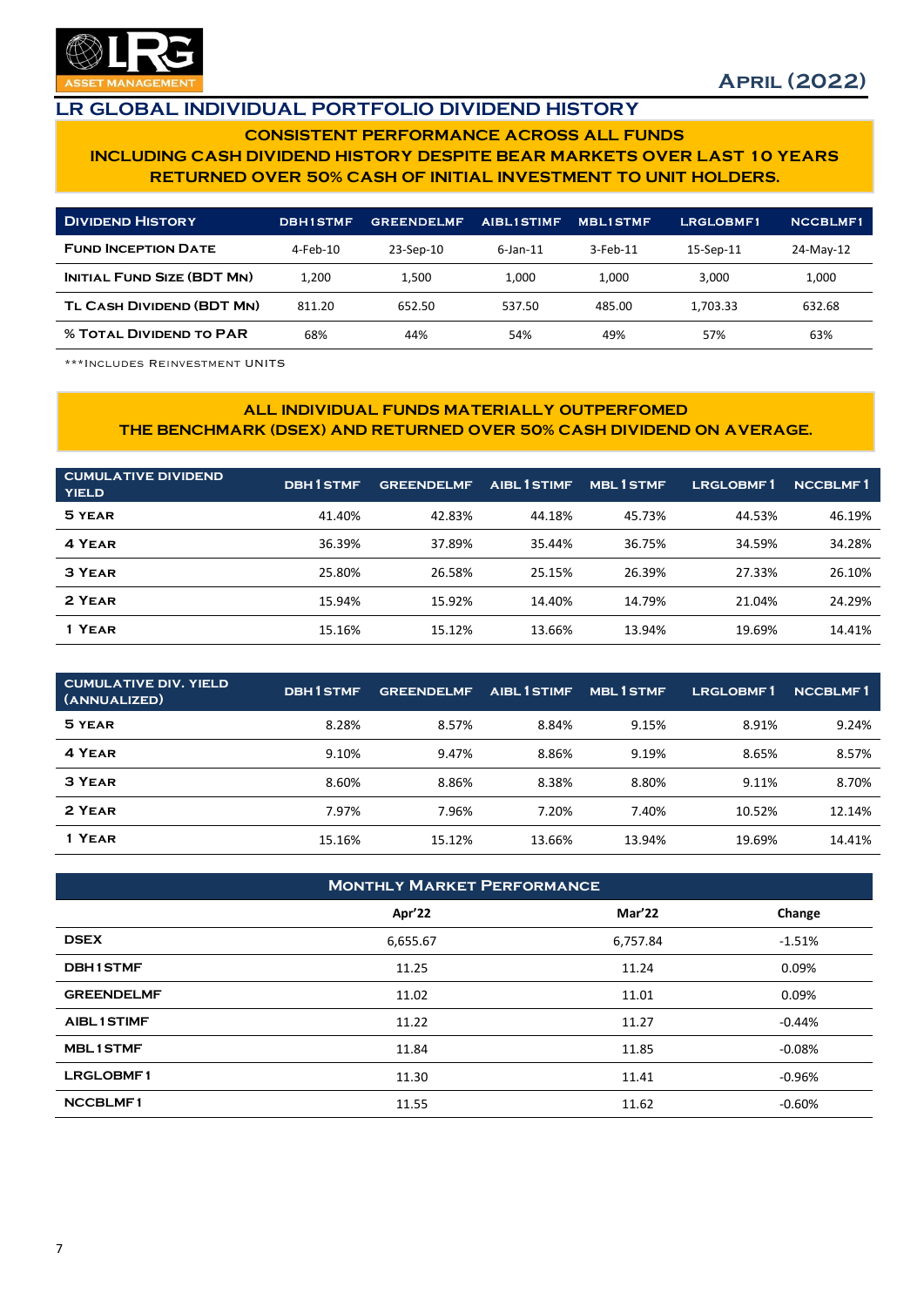

#### LR GLOBAL PORTFOLIO UPDATE

LR GLOBAL'S PORTFOLIO IS UNDERWEIGHT IN ALL SECTORS COMPARED TO THE BENCHMARK INDEX, EXCEPT THE PHARMACEUTICALS, TELECOMMUNICATION, MUTUAL FUNDS, AND TANNERY SECTOR. MOREOVER, WE ARE ALSO WELL POSITIONED TO BUY UNDERVALUED SECURITIES WHEN APPROPRIATE.







WE ARE TAKING SELECTIVE POSITIONS IN WELL CAPITALIZED AND FOCUSED COMPANIES AND ALSO EVALUATING DISCOUNTED AND TRANSPARENT MUTUAL FUNDS TO GAIN EXPOSURE. WE PRIMARILY BOOKED PROFITS FROM FEW STOCKS AND ARE BUYING BACK THE SAME AT MORE ATTRACTIVE PRICES.